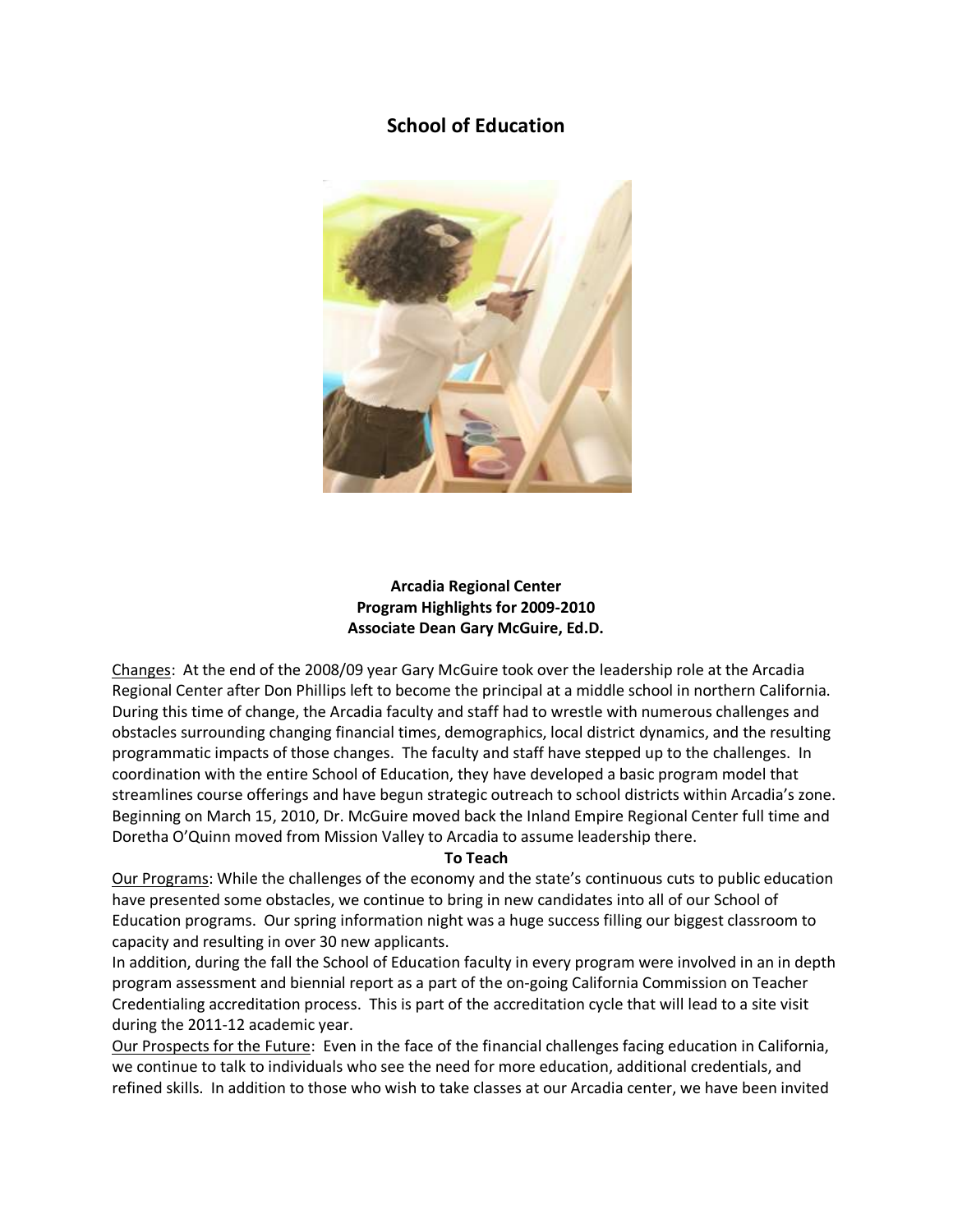to pursue potential cohorts in districts to the south of our center. We are in the process of making district visits and scheduling information sessions to make these cohorts happen for 2010-11. We continue to maintain active involvement in the local educational community by participating in and providing leadership in local district BTSA programs, special education consortiums, and by opening our doors to local districts who need an offsite meeting location.

### **To Shape**

Fall Leadership Conference and Celebrations: In October, the Inland Empire Regional Center joined with the Arcadia Regional Center to host a highly successful fall conference for current students, PLNU alumni, and local public school teachers and administrators. The conference was held in Rancho Cucamonga and featured Damon Lopez, a PLNU alumnus as the keynote speaker. Damon is the cofounder of Turn around Schools and No Excuses University, two national efforts that seek to empower schools and districts to turn around cycles of student failure and create high performing schools that make higher education a possibility for all students.

During the fall, Arcadia hosted a Master Teacher reception attended by student teachers, their master teachers and site administrators. This event had a wonderful turnout and gave our local partners a chance to celebrate the good work of our students and provide participants with a look into the powerful teacher education program PLNU runs in the San Gabriel Valley.

We had our first training session for our Cooperating Teachers for QUAD II. Training was provided by Kari Armador and Jill Hamilton-Bunch. It was lively and punctuated with humor which kept everyone's interest as well as giving important information. All who participated were engaged as they learned what their roles would be as a Cooperating Teacher. There was close to 100% participation and all left with enthusiasm for the job ahead.

### **To Send**

Faculty Accomplishments: During the 2009-2010 academic year the following Arcadia Regional Center Faculty were honored with promotions/awards:

| Eric Hansen:     | Appointed principal in the Azusa Unified School District               |
|------------------|------------------------------------------------------------------------|
| Arpine Ovsepyan: | Published several articles with Association of Supervision and         |
|                  | Curriculum Development (ASCD)                                          |
| Gary McGuire &   | Presented at California Association of Professors of Educational       |
| Jerry Childs:    | Administration (CAPEA) Fall Conference in October, 2009                |
|                  | Presenting at American Educational Research Association (AERA) in      |
|                  | May, 2010                                                              |
| John Egnor:      | Appointed Director of Special Education in the Big Bear Unified School |
|                  | <b>District</b>                                                        |
| Deb Ernst        | Appointed to Superintendent's Cabinet, LAUSD                           |
|                  |                                                                        |

As our graduate population continues to grow, we look forward to seeing more and more of our PLNU family serve as leaders in their schools, districts, and communities and thus expand the work as well as carry out the mission of PLNU beyond our walls and into the lives of countless numbers of K-12 students and their families throughout the San Gabriel Valley and beyond.

# **Bakersfield Regional Center Associate Dean Jill Hamilton-Bunch, Ph.D.**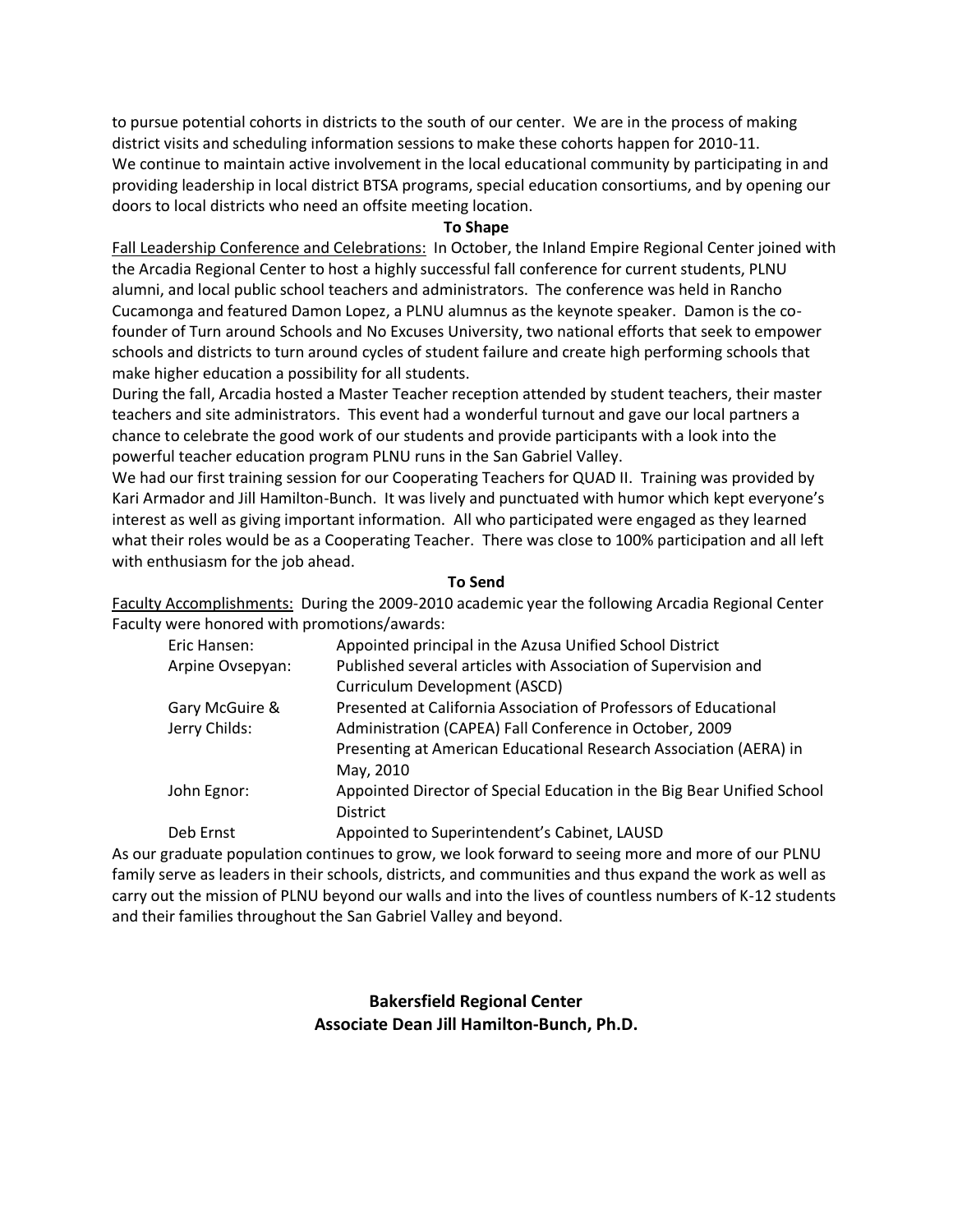In 2009-2010, the Bakersfield Regional Center embraced the tenets of Micah 6:8<sup>1</sup>: justice, mercy, and humility. Focused on serving the wide spectrum of children in Kern County, from the privileged to the disenfranchised, our faculty and staff strove to improve the quality of the education we provide and to expand our reach into the community. Through both large-scale events with hundreds in attendance and local outreach programs, the Bakersfield Regional Center has worked to integrate our mission of "to teach, to shape, and to send" with the ideals of social justice, service, and compassion.

### **• TO TEACH •**

### **New Additions:**

Ruth Holton, Ed.D. joined our faculty as the part-time coordinator of the Educational Leadership program. She earned her doctorate in Educational Leadership from the University of LaVerne and recently retired from her position as the Assistant Superintendent of Bakersfield City School District.

Dawn Silberberg, one of our Clinical Practice supervisors, was appointed as the new part-time coordinator for both the Master of Arts in Education – Teaching and Learning program and the Master of Arts in Education – Counseling and Guidance program. She earned her master's degree in Curriculum and Supervision from Point Loma Nazarene University and has worked in public education for the past 20 years.

### **Program Development:**

### **Master of Arts in Teaching – Multiple & Single Subjects:**

The School of Education has developed a new series of content-specific single subject methods courses, EDU 622-629, that provides single subject candidates the opportunity to delve deeper into instructional methods that will enhance their skills and pedagogical content knowledge. The unique format of this course will bring candidates from all three Regional Centers together for a three-day residential experience on the main campus in San Diego for collaboration with expert practitioners who will serve as adjunct faculty for these courses. Program Coordinators and School of Education administration developed the structure and curriculum of the course and will provide instructional and administrative support.

Single Subject Coordinators, in conjunction with School of Education administration, completed the biennial report and program assessment for CCTC. To complete these documents, coordinators analyzed a number of assessment data points and reflected upon the effectiveness of the program. Recommendations for continuous improvement were made as a result of this process.

# **Special Education:**

The current Special Education program has been approved by the CTC through the transition process and coordinators are now writing to the newly adopted state standards. Coordinators are also writing for the Added Authorizations in Autism Spectrum Disorders, Other Health Impaired, Traumatic Brain Injury, and Emotional Disturbance, and will be writing for the Early Childhood Special Education authorization in the near future.

<sup>&</sup>lt;sup>1</sup> "He has showed you, O man, what is good. And what does the Lord require of you? To act justly and to love mercy and to walk humbly with your God" (Micah 6:8, New International Version).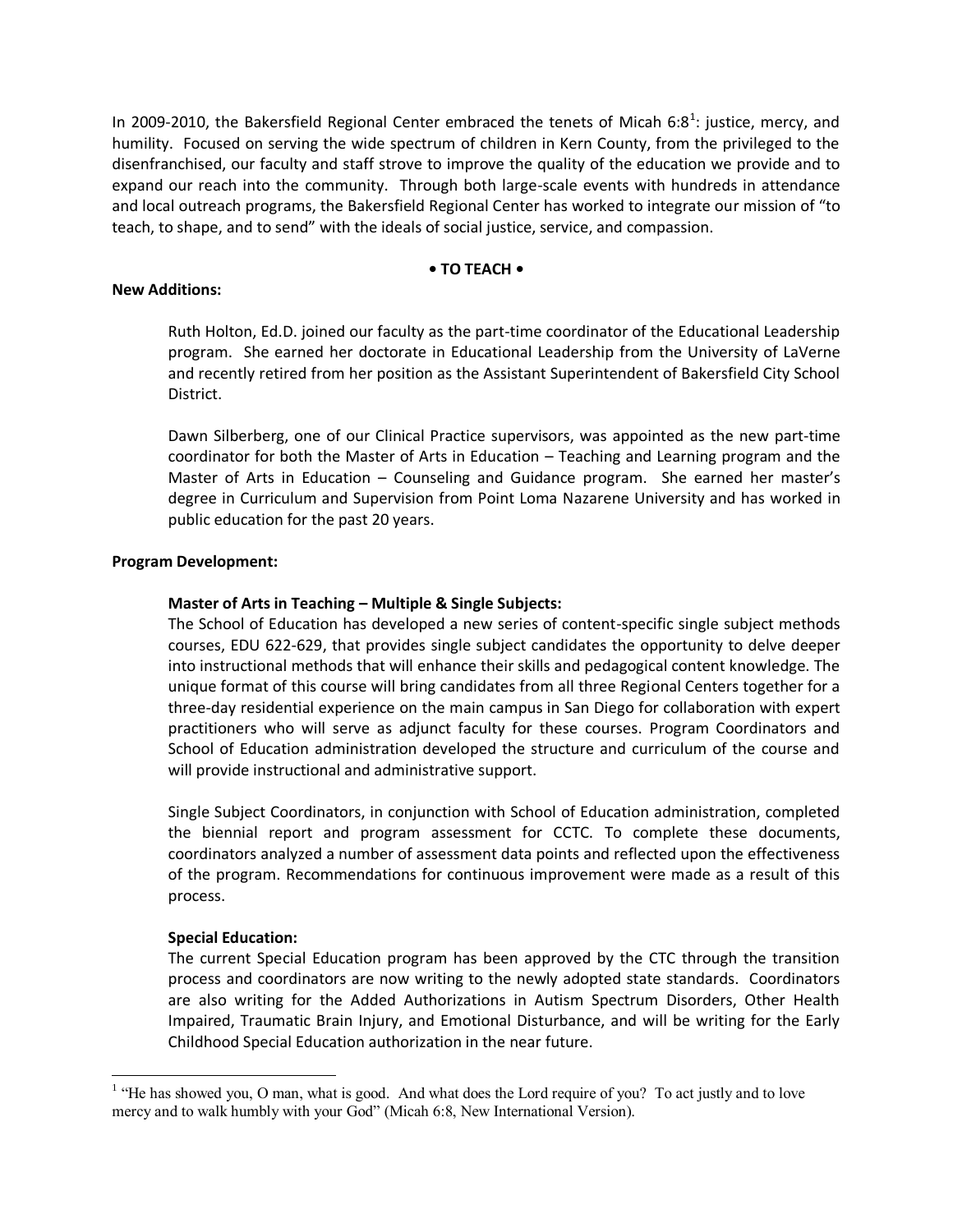The IMPACT Program continues to grow and thrive in Tulare County, where there remains a strong demand for well-prepared teachers.

Enrollment grew steadily this year, as many single and multiple subject candidates returned to earn their education specialist credentials to meet the demand for special education teachers in Kern County.

### **Clinical Practice:**

Kari Amador, Field Experience Coordinator, has streamlined the Clinical Practice process to ensure the most effective and efficient placement of candidates for student teaching. Kari has worked with local districts to develop a biannual placement timeline that benefits both the school sites and the candidates. Candidate and host teacher information is uploaded into TaskStream for data tracking and assessment. Future goals include an entirely paperless system that will eliminate much of the clerical work and cost associated with Clinical Practice.

### **Teacher Performance Assessments (TPAs):**

By increasing candidates' exposure to TPA information throughout the academic year, there appears to be a coinciding increase in the number of candidates passing the first time. Fewer candidates this year have received a score lower than 3, a fact that can be attributed to proper course preparation and assistance throughout the program.

### **Educational Leadership:**

2009-2010 was a year of transition for the Educational Leadership program as Ruth Holton became the new coordinator. Focused on expanding the program, Dr. Holton launched the Educational Leadership program in Tulare in Spring 2010 and hired faculty and field work supervisors to support the increased number of candidates.

#### **Master of Arts in Education: Teaching & Learning (MATL):**

Aided by our newly appointed coordinator, Dawn Silberberg, the MATL team completed the CTC Biennial Report and Program Assessment process. Dawn worked with the team to develop the new clear credential program, addressing the new CTC Multiple and Single Subject Clear Credential Program Standards. Approximately 61 candidates are currently enrolled in the program, and a total of 22 candidates are expected to graduate in the 2009-2010 school year.

### **Master of Arts in Education: Counseling & Guidance:**

Coordinated by Dawn Silberberg, the Counseling and Guidance program has been prepared for launch at the Bakersfield Regional Center in Summer 2010. Currently, eight students are enrolled and adjunct faculty are being recruited on an ongoing basis. Dawn has developed "Opportunities for School Counseling," an informational marketing tool for use in the Kern County educational community, and has established a Pupil Personnel Services focus group representing Bakersfield school counselors.

### **New Student Orientation:**

The New Student Orientation (NSO) event was streamlined this year by Jami Palmgren, Program Assistant. With a newly designed New Student Handbook, containing important information for new students, and an engaging, well-paced format, incoming candidates are welcomed into the PLNU family and initiated into the policies and procedures of the School of Education.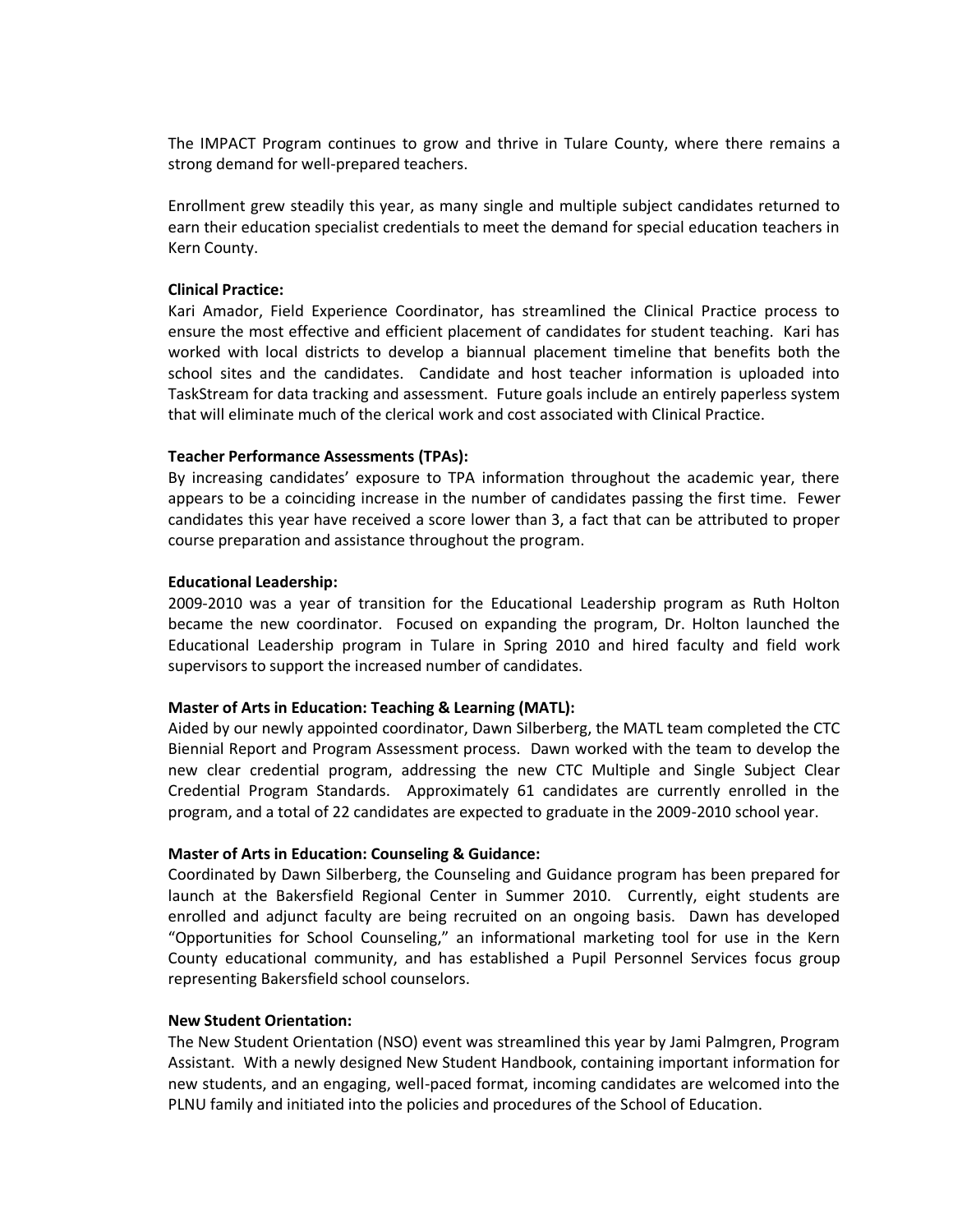### **• TO SHAPE •**

### **Education Conferences**

The Bakersfield Regional Center launched the first series of Education Conferences this year with resounding success. The inaugural conference was held in Summer 2009, followed by conferences in Fall and Spring 2010. Future conferences will be scheduled each Fall and Spring, as capstones to the academic year.

Education Conferences are fully funded through the Hatcher workshops offered during the year. Admission and CEU fees paid by outside attendees also help offset costs.

### **Summer Education Conference:** "No Excuses University" with Damen Lopez

Damen Lopez led our inaugural Education Conference in Summer 2009 with a dynamic presentation regarding student achievement and the power of high expectations.

### **Fall Education Conference:** "Differentiated Instruction" with Cindy Strickland

One of the skills most in demand from school districts is differentiated instruction – thus, Cindy Strickland's presentation at the Fall Education Conference was critical to our candidates' professional development.

### **Spring Education Conference:** "New Management" with Rick Morris

Rick Morris, the renowned specialist in classroom management and student involvement, spoke at the Spring Education Conference to our largest audience yet, with approximately 300 in attendance. A concerted outreach effort drew twelve individuals from the public school community to the event.

#### **Community Partnerships:**

#### **Advisory Council:**

This year, the Bakersfield Regional Center's Advisory Council was revitalized with the presence of two dozen dedicated local school administrators who share PLNU's vision for the community. The council met twice this year and each member contributed valuable insight from his or her practical experiences in the field of education.

### **Junior High Symposium:**

The Bakersfield Regional Center hosted the Junior High Symposium in June and July 2009. This series of engaging sessions brought together aspiring teacher candidates, practicing Junior High teachers from local schools, and building and district-level administrators to share experiences and exchange ideas about the important work needed to support students in our Junior High Schools.

We will hold two sessions of the Junior High Symposium in April and May of 2010. This year, we will establish forums and breakout sessions in which Junior High teachers will make presentations to their fellow teachers demonstrating effective strategies that they use to support student learning. There will be no cost for participating in the symposium; however, teachers will have the opportunity to earn CEUs if interested.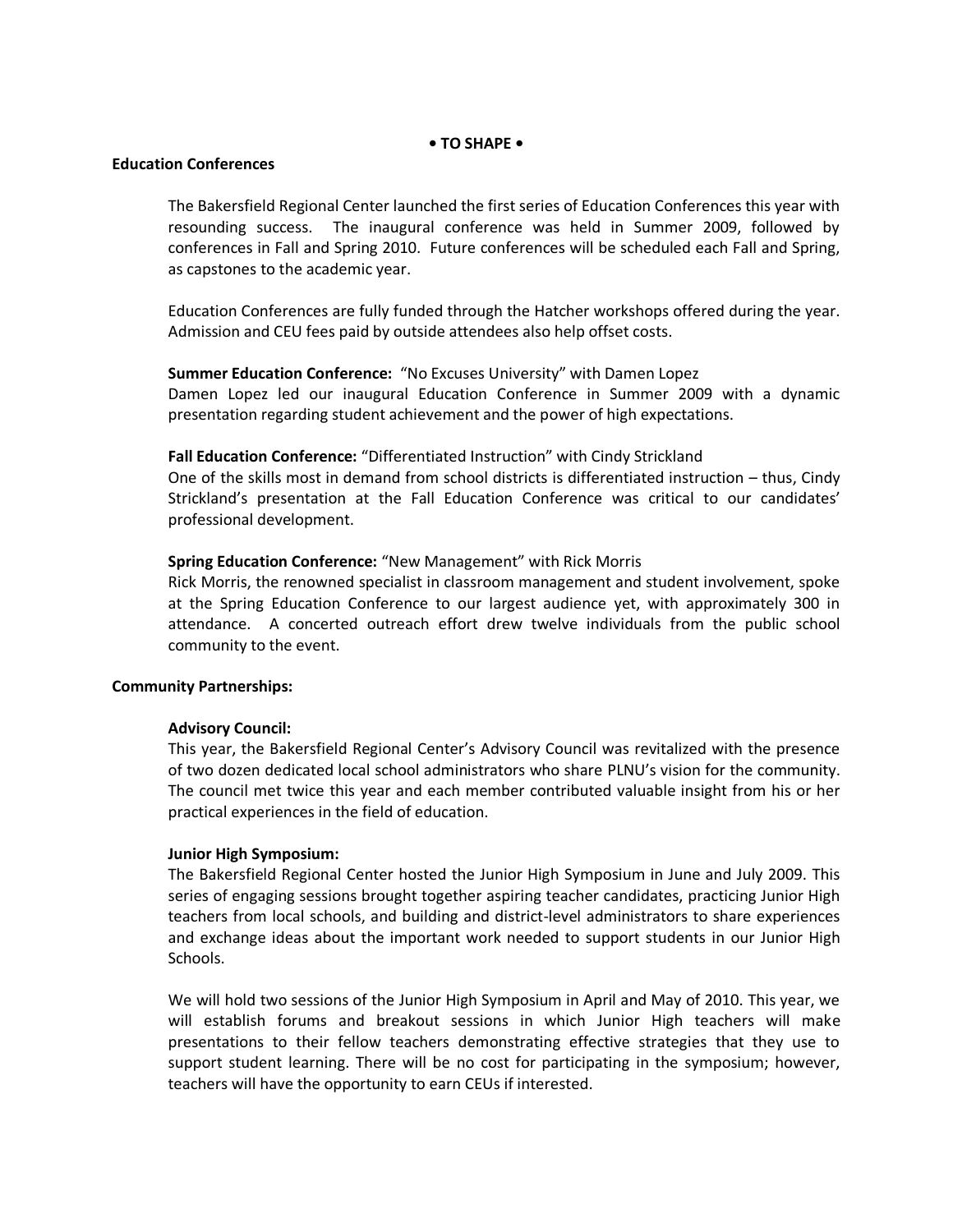Initial work was done in collaboration with a representative of KCSOS and area school administrators to form a local chapter of the Middle Grades Network.

#### **Charter School:**

A group of single subject and special education candidates partnered with representatives from Paramount Bard Academy to support assessment at the school. Representatives from the school administered two days of training on the BVAT and Woodcock-Johnson assessments held at PLNU-Bakersfield. Following the training, this group of candidates and the Program Coordinator visited the new charter school in Delano over a number of days to administer the assessments to the  $6<sup>th</sup>$  and  $9<sup>th</sup>$  grade students enrolled at the school.

#### **Community Partners in Education:**

The Single Subject and Multiple Subject Coordinators participated in the Community Partners in Education Day through the Bakersfield City School District in which they attended a community event and then visited schools within the district.

The Single Subject Coordinator has supported the work of math teachers at Emerson Middle School in the Bakersfield City School District. Through support from district administration and the building principal, he observed classroom instruction, participated in a training session for teachers on the data assessment tool, and met with teachers to discuss strategies to improve their instruction.

### **• TO SEND •**

### **Service Projects**

### **S.A.L.T. Mission Trip**

In August of 2009, Kari Amador was invited to join a group of students from main campus in a S.A.L.T summer trip to Chiapas, Mexico. The purpose of the trip was for Kari to investigate the possibility of international mission work for the center's graduate students. Kari was involved in connecting with Mexican nationals in a joint effort to minister to the people of the city of Tuxtla, Chiapas through vacation Bible schools in the park, medical clinics, and other service projects. The experience proved to be a success and Kari is still in communication with those on main campus to search for a means to encourage and provide opportunities for our graduate students to be involved in international outreach.

### **Haiti Water Project**

To emphasize our mission of social justice and mercy for those in need, we decided to create a year-long effort – joined by faculty, staff, and students – to raise funds for the Haiti Water Project. Identified as one of the most "water-impoverished" countries in the world, Haiti is a nation in crisis, and the Bakersfield Regional Center has been working to provide the means to build freshwater wells and spread the gospel message to the Haitian people. Our goal is to raise at least \$2,000 – the cost of building two freshwater wells – and we have already raised nearly \$1,400 through a variety of activities that have helped raise awareness about the need in Haiti and encouraged mission work in developing nations throughout the world.

### **Professional Activities:**

#### **Jill Hamilton-Bunch, Ph.D.**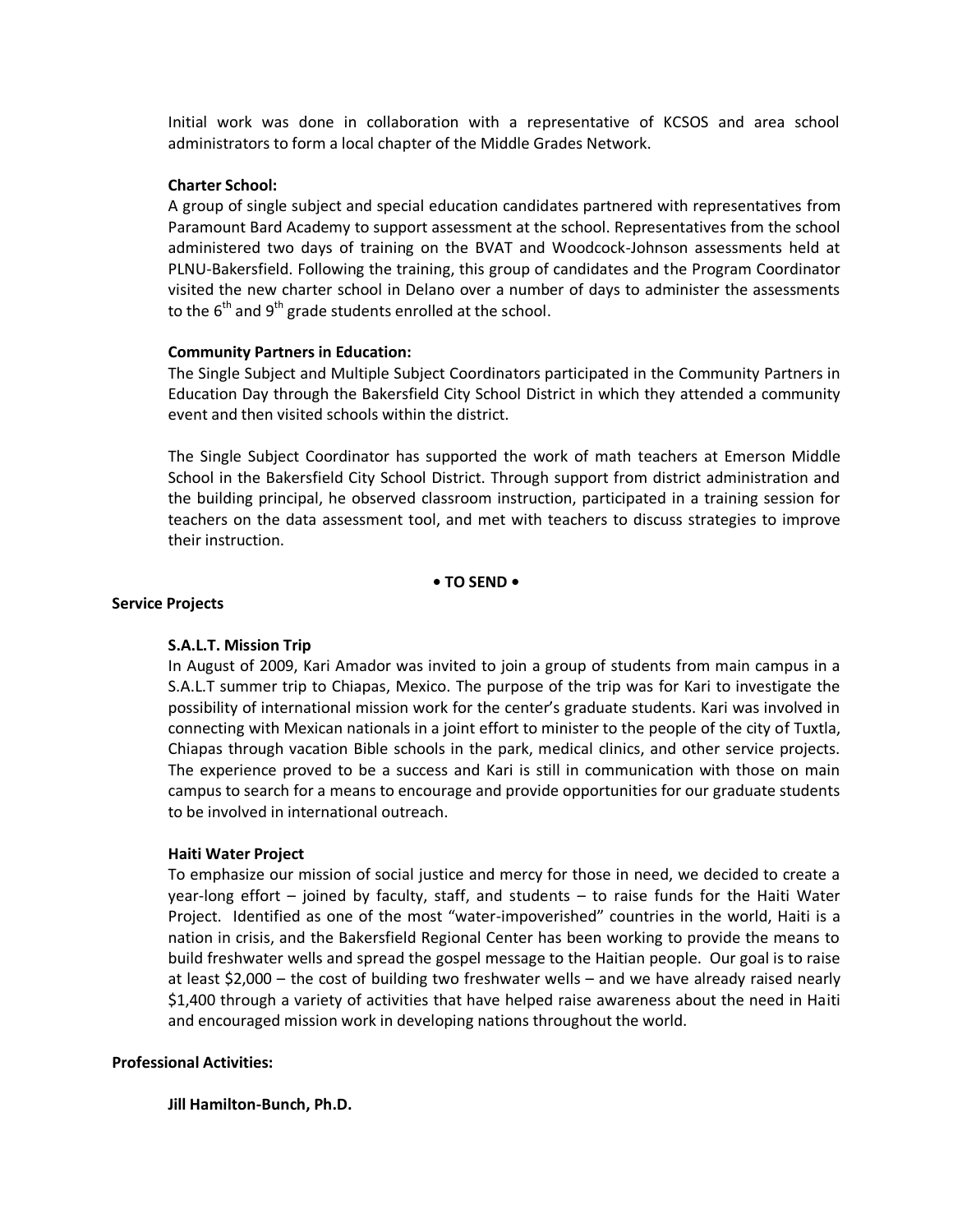- Presented "Research-Based Strategies for Teaching Writing to Adolescents Struggling with Literacy" at the California Association of Teachers of English (CATE) Annual Meeting.
- Co-presented "The Effects of SB 472 Professional Development on Outcomes for English Learners" with colleagues from University of California, San Diego and Kern County Superintendent of Schools at the California Title I Annual Meeting.
- Served on the CTC Board of Institutional Review.
- Served as an EL consultant for the Kern County Superintendent of Schools in Wasco and Taft.
- Served on the Learning to Teach Advisory Council for Bakersfield City School District.
- **•** Secretary, Olive Knolls School Board

# **Joshua Emmett, Ph.D.**

- Attended CTC Conference: Leading and Learning in CA Schools in Sacramento.
- Participated in Community Partners in Education with Bakersfield City School District.
- Attended the session, "Why didn't I learn this in college?" hosted by KCSOS and BTSA.
- Participated in Guest Teacher Program at KIPP Academy of Opportunity in Los Angeles.
- Served as a mentor for the High School Prep Mentoring Program at KIPP Academy of Opportunity.
- Certified TPA Task 2 Assessor
- Currently serving on the Alternative Governance Board for Standard Middle School.
- Served a judge for the Kern County Science Fair.
- Served as a peer reviewer for grant applications to the Office of Safe and Drug Free Schools (US DOE).
- Participated in a number of webinars: US DOE, California Charter School Association, and ICCTE.
- Attended AERA in April 2010.
- Currently conducting a case study of the Freshmen Academy at West H.S.
- Currently conducting a secondary data analysis using the HSTS database from NCES.
- Participated in the NAEP High School Transcript Study Database Training Seminar sponsored by NCES in July 2009.
- Presented "A New Teacher Empowerment Framework for High School Improvement: A Multi-Site Case Study" at the California Educational Research Association in November, 2009.
- Presented "Innovation and Leadership Practices in Three High Schools with Significant Learning Gains: A Multi-Site Case Study" at the University of Redlands Summer Institute on Leadership for Educational Justice in July 2009.

# **Dan Hall**

- Completed doctoral coursework and comprehensive exams.
- Certified TPA Task 2 Assessor
- ISTE (International Society for Technology in Education) research paper proposal reviewer
- Codie Awards judge for the Software and Information Industry Association
- Consultant to the Lamont School District in their implementation of their Safe School Healthy School grant

# **Cynthia Hurley, Ed.D.**

• Served on CTC Panel of Readers for Approved Education Specialist Programs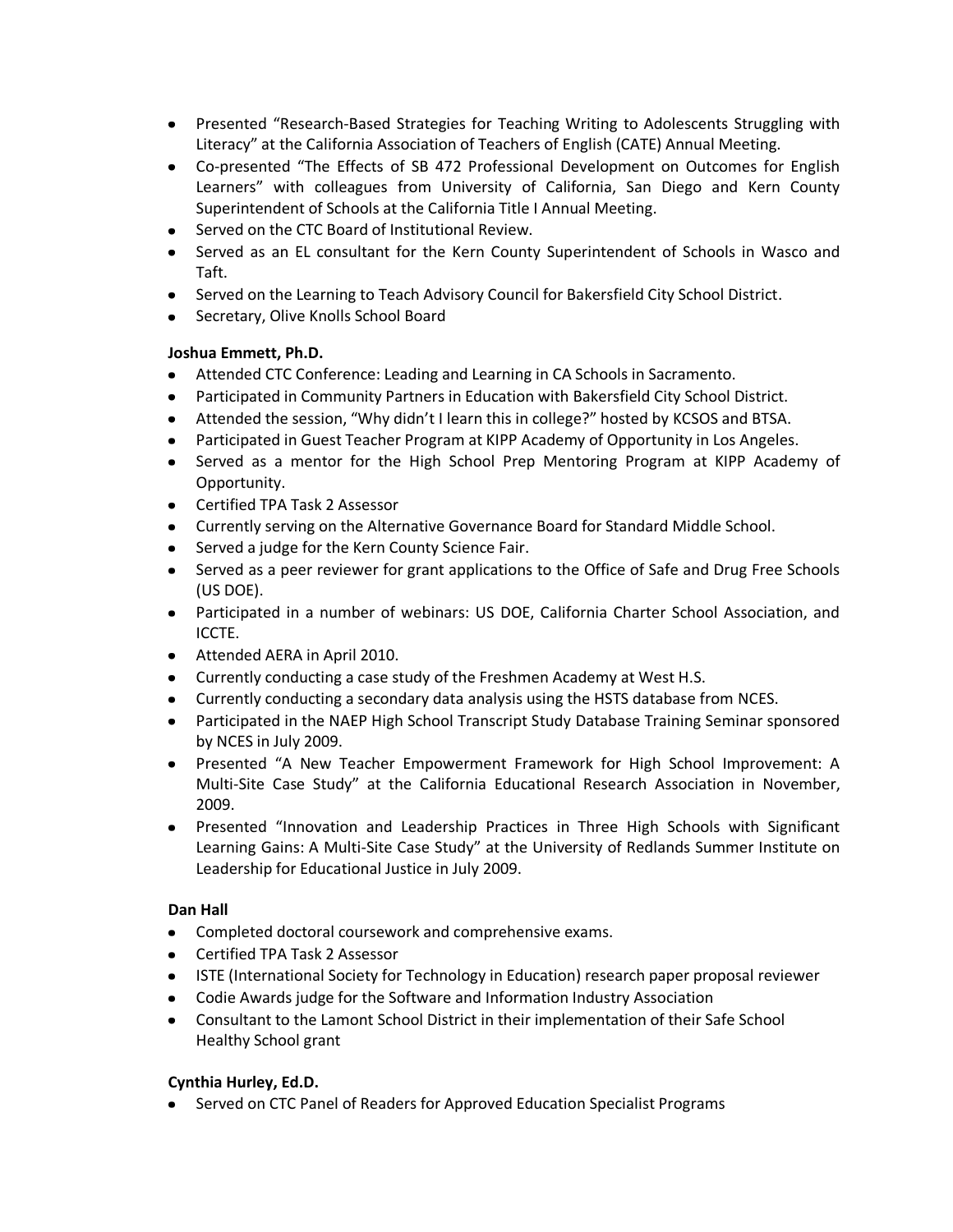- President, Junior League of Bakersfield
- Board President, Bakersfield Society for the Prevention of Cruelty to Animals (SPCA)

# **Corey McKenna, Ph.D.**

- President, Board of Directors Buena Vista Museum of Natural History
- President Kidstrong at Castle School developed a physical fitness program with students where they charted progress in running a "marathon" throughout the school; emphasized the importance of exercise.
- Fairhill Elementary School (Fairfax, Virginia) worked with teachers on the effects of a before-school PE program on student achievement in the classroom. Completed a research paper with teachers at Fairhill on the same topic.
- Presented "The Development and Implementation of an Integrated Curriculum at a Math, Science, and Technology Magnet School" at CERA, November 18 – 19, 2009, San Francisco.
- Presented "Understanding Thematic Instruction by Design" at ACSD, March 6 8, 2010, San Antonio.
- Served as judge for Fairfax Middle School Science Fair February 5, 2010.
- Served as judge for Kern County Science Fair March 23, 2010.

# **Dawn Silberberg**

- **•** Served on the Kern County BTSA Induction Committee.
- Served on the Kern County BTSA Induction Program Advisory Committee.

# **Stephanie Sheffield, JD**

Master of Science in Academic Advising from Kansas State University – May 2010

# **Siegrin Heiss**

- Member of Credential Counselors and Analysts of California
- $\bullet$ Served on Learning to Teach Advisory Council for Bakersfield City School District.

# **Corona Regional Center Program Highlights for 2009-2010 Associate Dean Gary McGuire, Ed.D.**

Relocation: At the beginning of Fall Semester the Inland Empire Regional Center relocated to a more prominent, accessible location two miles south or our previous offices. We are now housed in an attractive, professional storefront building in a development called Corona Pointe. Corona Pointe is located at the Interstate 15 and 91 junctions. This new location, which prominently bears the Point Loma Nazarene University with a lighted sign on the side of the building, has made our programs more accessible to our students and more visible to the community.

# **To Teach**

Our Programs: While the challenges of the economy and the state's continuous cuts to public education have presented some obstacles, we continue to bring in new candidates into our preliminary special education program, our Master of Arts in Education programs in special education and administrative services. In addition, our professional clear credential program, which is one of only three programs in the state that offers on-site induction coaching to our candidates, continues to thrive and grow as we work with administrators from throughout Riverside and San Bernardino counties.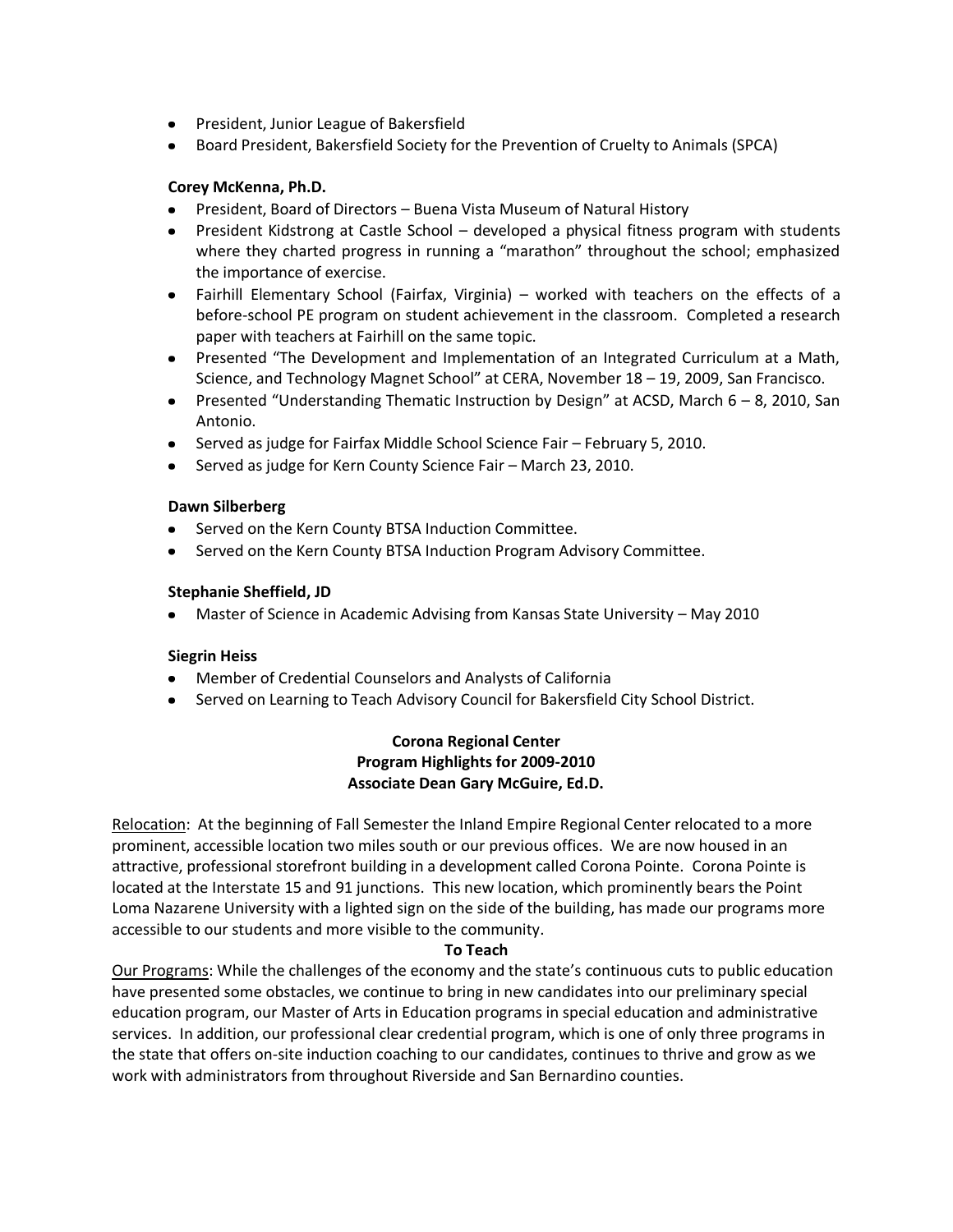Our Prospects for the Future: Even in the face of the financial challenges facing education in California, we continue to talk to individuals who see the need for more education, additional credentials, and refined skills. In addition to those who wish to take classes at our Corona center, we have been invited to pursue potential cohorts in districts to the north and south of our center. We are in the process of making school visits and scheduling information sessions to make these cohorts happen for 2010-11.

### **To Shape**

Fall Leadership Conference: In October, the Inland Empire Regional Center joined with the Arcadia Regional Center to host a highly successful fall conference for current students, PLNU alumni, and local public school teachers and administrators. The conference was held in Rancho Cucamonga and featured Damon Lopez, a PLNU alumnus as the keynote speaker. Damon is the co-founder of Turn Around Schools and No Excuses University, two national efforts that seek to empower schools and districts to turn around cycles of student failure and create high performing schools that make higher education a possibility for all students.

Participation in Local BTSA Programs: The Inland Empire Regional Center continues to maintain partnership agreements with almost twenty local school districts. In addition, the Center entered into a partnership with the Riverside County Office of Education which serves one of the largest bases of beginning teachers in the state which authorized PLNU as a provider of higher education support for beginning teacher training. The Inland Empire Associate Dean also served on the Steering Committees of two local district BTSA programs. We look forward to continuing to serve as an Institution of Higher Education partner with our local new teacher programs and to being a resource to support the programs and the new teachers they serve.

### **To Send**

Faculty Accomplishments: During the 2009-2010 academic year the following Inland Empire Regional Center Faculty were honored with promotions/awards:

Robin McIver-Brown: Promoted to a new director position in the Rialto Unified School District Lauren Francoisse: Promoted to a coordinator position in the Rialto Unified School District Gary McGuire: Presented at California Association of Professors of Educational Administration (CAPEA) Fall Conference in October, 2009 Presenting at American Educational Research Association (AERA) in May, 2010

IE Graduate Promotions and Awards: During the 2009-10 academic year the following Inland Empire graduates were honored with promotions/awards:

| Annette Raspudic:    | Corona-Norco Unified School District Teacher of the Year              |
|----------------------|-----------------------------------------------------------------------|
| Lupe Nieves:         | Promoted to Assistant Principal at Ontario High School                |
| Kristen Irvin:       | Promoted to principal in Pauba Valley Elementary in Temecula          |
| <b>Ryan Cummins:</b> | Promoted to Assistant Principal at Canyon Hills Jr. High in the Chino |
|                      | Valley Unified School District                                        |

As our adjunct faculty and our graduate populations continue to grow, we look forward to seeing more and more of our PLNU family serve as leaders in their schools, districts, and communities and thus expand the work as well as carry out the mission of PLNU beyond our walls and into the lives of countless numbers of K-12 students and their families throughout the Inland Empire and beyond.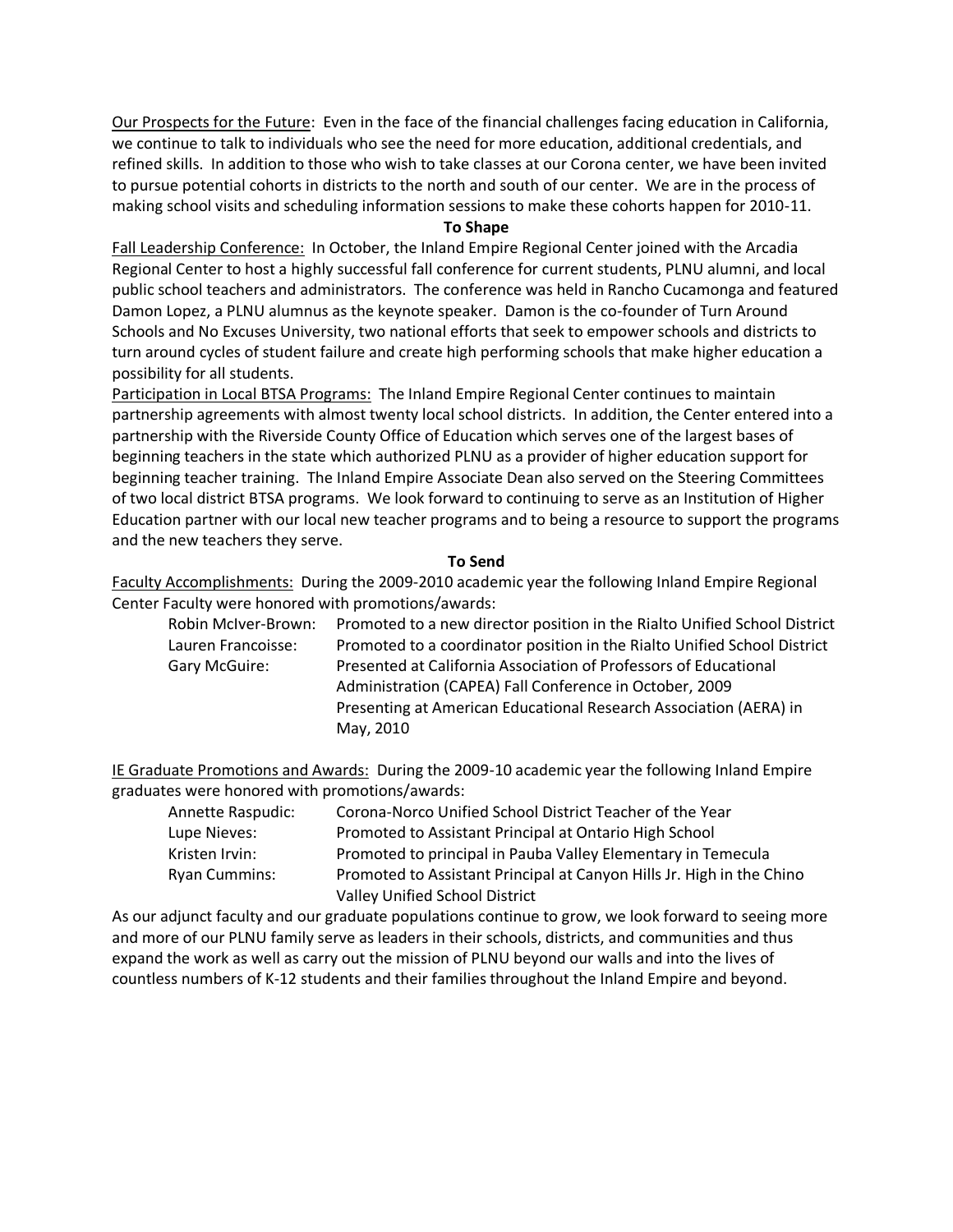# **MISSION VALLEY Associate Dean Doretha O'Quinn, Ph.D.**

Mission Valley Regional Center began the 2009-10 year with several internal leadership structure changes in personnel and program oversight. Dr. Connie Fish and Mr. Wendell Bass joined the faculty as part-time MAT Program Coordinators for Multiple and Single Subjects. We welcomed three super adjuncts for MAT program and Special Education, Kathy McNally, Jim Makaris and Jennifer Rieter-Cook. We welcomed Dr. Enedina Martinez back from her sabbatical. Several new appointments were made by Dean Gary Railsback, Ph.D. David Stevens and Dr. Katie Croy relocated to the undergraduate campus as full-time faculty and Dr Jim Johnson served both undergraduate and graduate students on the main campus and Mission Valley. The School of Education faculty and staff worked diligently on the Biennial Report and Program Assessment for the California Commission on Teacher Credential accreditation under the leadership of Dean Railsback. The faculty and staff began monthly meetings together that contributed to better communication and spent time looking at our strengths. The Mission Valley School of Education faculty and staff worked diligently to focus on our mission and school values.

The SOE program directors became Associate Deans and began the year on a leadership retreat as a reorganization plan was implemented. Two were assigned oversight of two curriculum programs while one was given oversight over two centers and one curriculum program.

### **Mission Valley Programs:**

# *Multiple and Single Subjects*:

The design of a more intentional partnership between the Liberal Studies, Multiple and potential Single subject, candidates on the main campus under the leadership of Dr. Conni Campbell has continue to contribute to the overall student growth in enrollment. Students enter the graduate program effectively informed of the expectations and supported through their transitions between campuses. Partnerships with multiple school districts under the leadership of Dr. Connie Fish and Mr. Wendell Bass has expanded, and more opportunities to advance PLNU student fieldwork and clinical practice has grown exceptionally as our students continue to gain a diverse teaching and learning experience. The overall faculty of each center has been actively engaged in the implementation, assessment and interaction on the new MAT program.

# *Clinical Practice:*

The participants of the clinical practice program experienced involvement in new collaborative partnership throughout San Diego County School districts with the university personnel, master teacher, BITSA coordinator, supervising teacher and administrators. In addition, faculty partnerships were formed with several charter schools that advanced PLNU student and faculty involvement. Unlike the traditional student teacher model, the support system embedded in the collaborative supervision model for pre-service teachers provides a 360 degree teaching tool. The practical experience for each teacher offers immediate feedback for integrating the teaching and learning experience. The students have found this teaching and learning experience as an effective practice for classroom preparation. Olivia Silva continued in the role of Fieldwork placement coordinator and works closely with faculty, schools and students of Mission Valley and Point Loma Liberal and Single subject programs to assure student placements.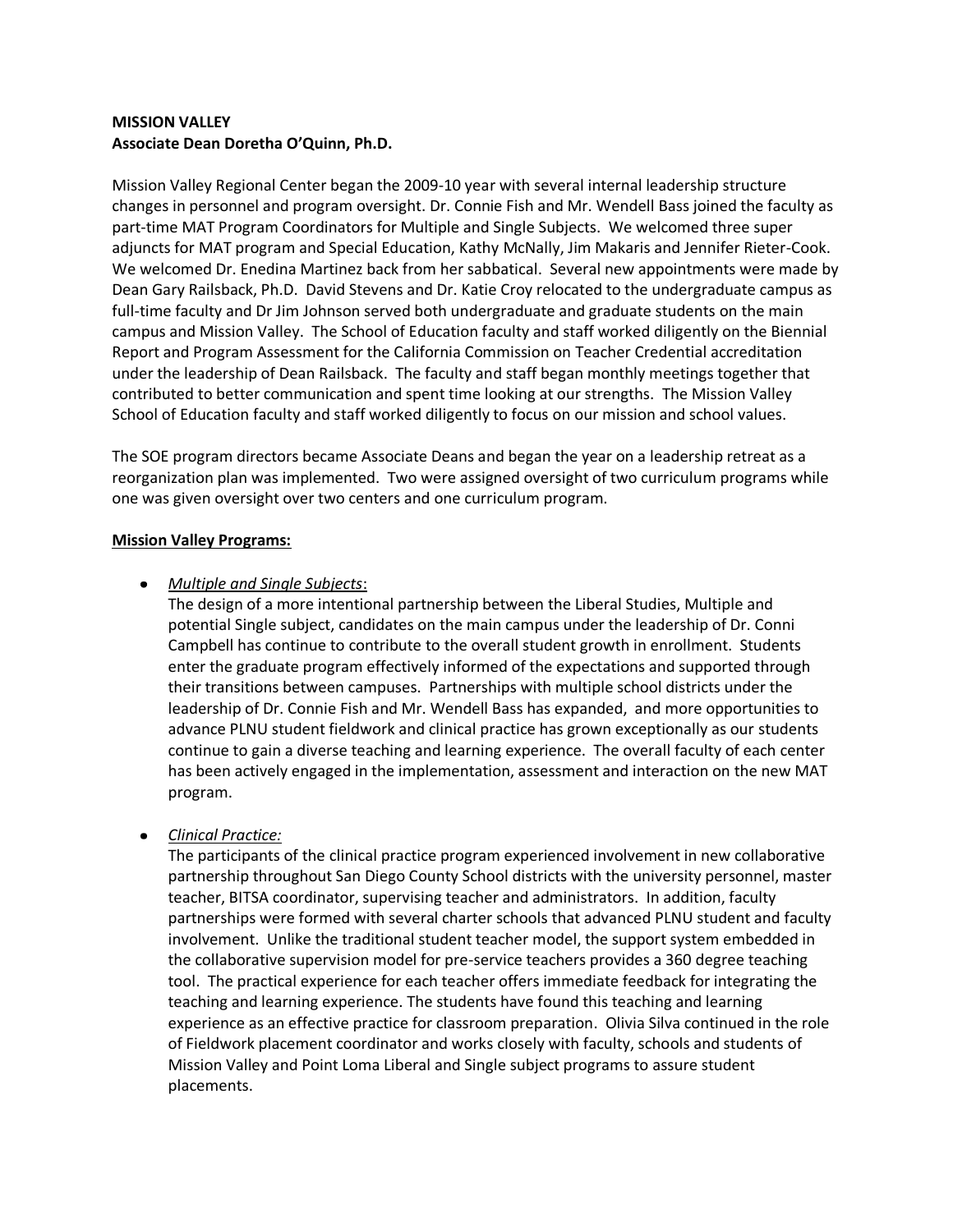#### *TPA*  $\bullet$

Students, assessors and professors continue to use a digital system to post, review and assess Teaching Performance Assessments. Besides the overall score, each section of the TPA is scored individually so that students can decipher their areas of strength and growth in teaching. Raul Fernandez, Program assistant provides oversight to the Task stream Assessment program for TPA and Signature assignments. John Runyan also assists and facilitates the process as needed. Raul and John spent extensive time assisting faculty in the acquisition of assessment data for the biennial and program assessment reports.

*Special Education*

# Program Enrollment

The 2009-2010 school year began this past Fall semester with the addition of a new cohort from San Diego Unified School District. This cohort was the outcome of meetings and conversations with the district regarding their need to provide continued employment for an excess number of multiple subject credentialed teachers and, at the same time, fill some of their special education teaching shortages. Our agreement with the district required us to design a unique sequence of coursework and support s culminating in a preliminary mild/moderate authorization and a Master's degree for this group of candidates.

For Spring semester, we added 25 new candidates to the special education credential programs which is the highest number ever added for a single semester at Mission Valley in special education since 2004.

# Program Development

The strong positive response from candidates who have taken the Autism course in the past year encouraged us to design more disability specialized coursework (Other Health Impaired, Traumatic Brain Injury) as an important part of our Re-Authorization of the Education Specialist credential package for CTC. The School of Education will soon vote on the new design which includes these courses for the Clear Authorization and Master's degree before it moves on to the GSC for approval.

This year has also seen not only the continuation of the Ernie Mendes Seminars for our special education interns but also an additional session on working with children with challenging behaviors. A needs assessment from interns indicated a strong desire to receive more specific strategies and training in this area.

Lastly, findings of the Biennial Report to CTC regarding education specialist candidates clearly supported the decision of PLNU to include education specialist candidates in the Teacher Performance Assessment (TPA) process. Even though CTC does not require education specialist candidates to take the TPA, our candidates demonstrated benefits from the assessment process and scored as well as the multiple subject and single subject candidates.

# *MA-TL:*

The MA-TL at Mission Valley has continued to offer the following graduate programs: Clear Credential, Reading Certificate, CLAD/CTEL Certificate and the Master of Teaching and Learning.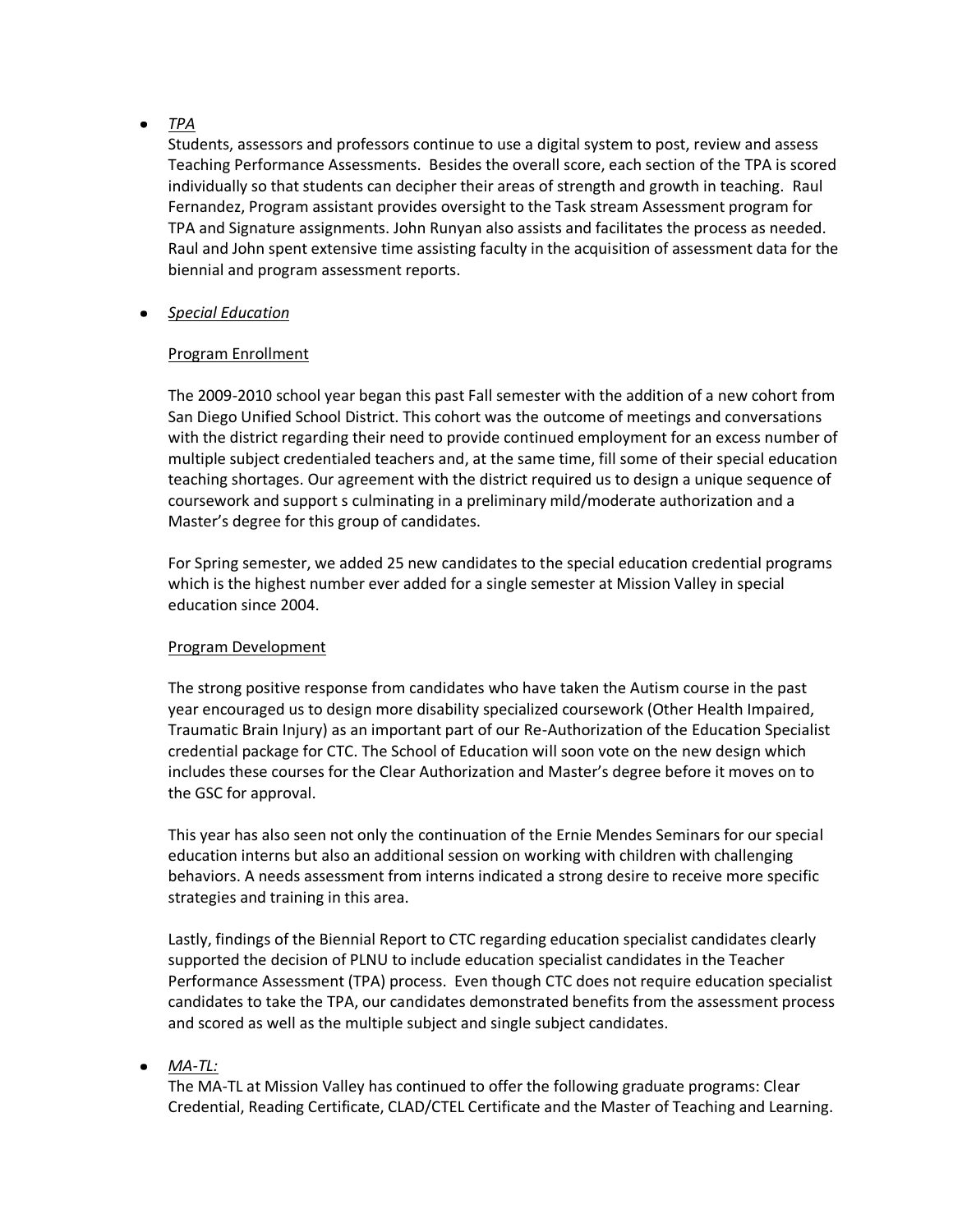The California Commission on Teacher Credential accreditation approved new standards for the Clear program. The MA-TL committee received approval from the Graduate Studies Committee on the new clear program proposal and is currently in the process of completing the program assessment to be submitted to CTC. It is important to continue our outreach to the Private Christian Schools, Charter and other private schools as well as continue strengthen the relationship with the Diocese.

*School Counseling:*

School Counseling has experienced a direct downfall as a result of the economic challenges in our school districts in the Mission Valley School of Education. However, our recent Information night had the second largest number of participants and inquiries. Large populations of Imperial Valley students continue to make two-three hour drives to our evening classes in preparation for positions in counseling in schools. A strong partnership was developed through our counseling and single subject programs with Keiller Charter School for fieldwork and clinical practice of the counseling personnel and interns, student teachers and fieldwork participants. Faculty members of Mission Valley SOE have been invited to participate on the Keiller Leadership Academy School Board as a direct result of this partnership. Several students were also quoted in the local newspaper article, with Keiller faculty extended high accolades to the Point Loma Nazarene University School of Education program.

*Educational Leadership:*

The Ed Leadership program continues to enjoy a lively enrollment. We opened a new cohort in the Sweetwater/Chula Vista area this past fall and have 18 highly qualified administrative credential candidates enrolled. This is the 12th cohort in Chula Vista/Sweetwater since our partnership began in 1998.

After several years of working toward a partnership with San Diego Unified we have now formalized our relationship with that district and are actively recruiting 15-20 candidates for a cohort from SDCS to begin in Fall, 2010. We have already interviewed and processed three students for the cohort and our big recruitment day is not until April 22.

Our Mission Valley Ed Leadership cohort remains strong this year with approximately 15 students and we are already enrolling candidates for a new cohort for Mission Valley to begin in the fall.

We have had dozens of inquiries about adjunct positions in Ed Leadership and are pleased to report that our two new adjuncts are getting rave reviews from the students they have worked with. Dr. Dan Lopez, a PLNU alum and former Principal in Poway has been teaching GED 606 Spring Quad I and is doing a great job according to those in his class. Dr. Dianne Carberry, former Asst. Supt. in Sweetwater is now working with ed leadership fieldwork students and will teach GED 610 in Summer Quad I. Both of these people had contributed greatly to the Ed Leadership program in the short time they have been with us.

In 2009 we developed an Adjunct Handbook for Ed Leadership, revised the Preliminary Administrative Credential Fieldwork Handbook, revised several of the Signature Assignments for the Preliminary Credential program, and implemented changes in the Administrative Credential Clear program which were agreed upon in summer 09 by Ed Leadership faculty.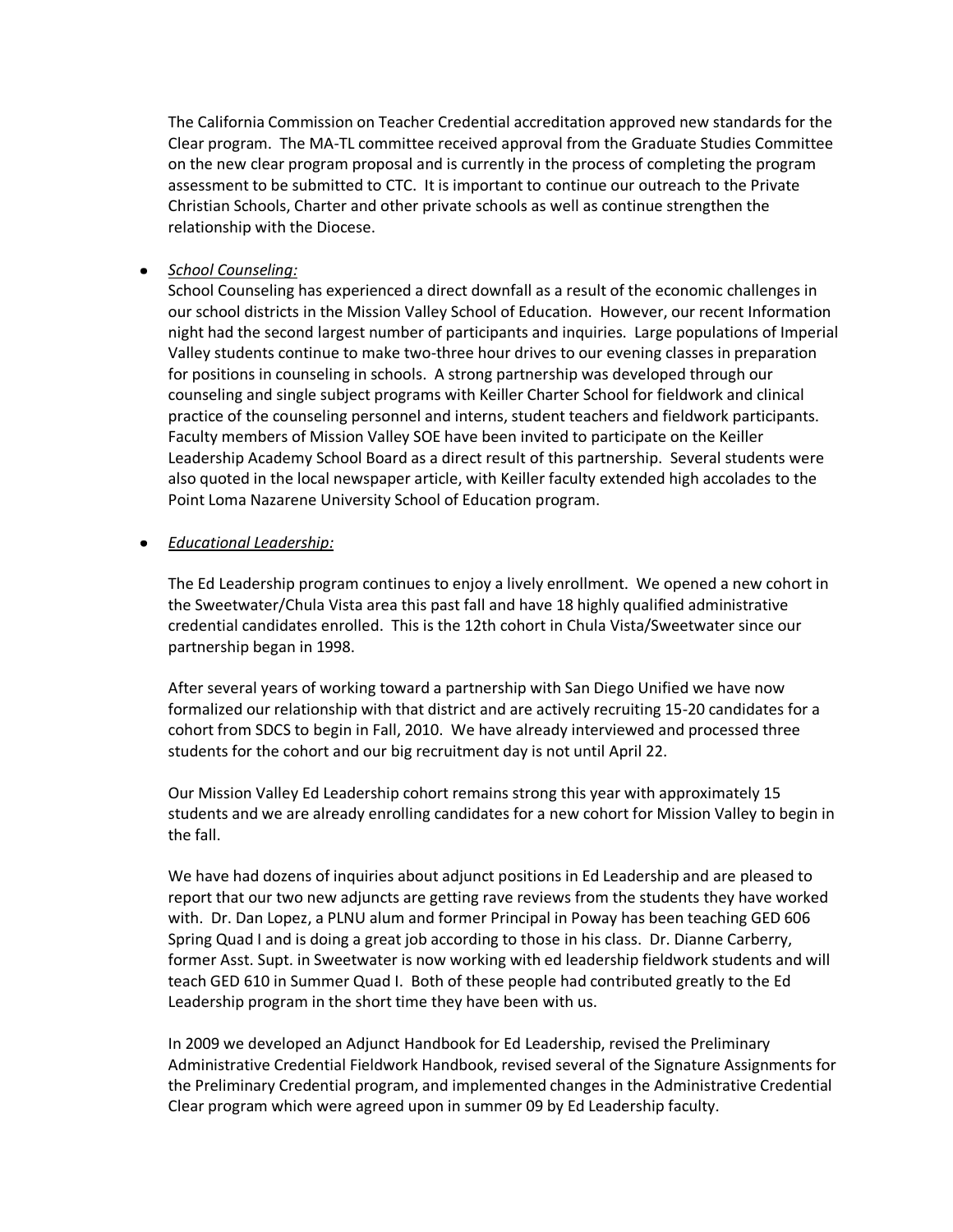# *To Shape*

# Service to the Local Educational Community:

The program coordinators of Mission Valley have continued the Advisory Council involving representatives from diverse school districts, including Superintendents, Human Resource personnel, Christian School Administrators, BTSA coordinators, teachers, and other stakeholders who support and understand the mission of the university and the commitment to the development and training of our students for the education community.

Members of the Mission Valley faculty continue to engage in an intentional and focused "outreach" program to districts in San Diego County. Each faculty member has identified specific areas of expertise and offers professional development workshops at no charge (first presentation) to the school or district. These offers of assistance continue to be well received as schools and districts wrestle with budget cuts. This collaboration also affords opportunities to showcase the teaching-learning experience that would be found in the Point Loma Nazarene School of Education classroom.

MA-TL program hosted a professional development workshop on the main campus under the leadership of Dr. Katie Croy. All private school teachers in the San Diego were invited to attend. The conference was exceptionally effective in building relationships with PLNU and the Christian Schools in San Diego County.

# Conference Presenters

Dr. Robin Kohl was invited to present a series of workshops for ACSI (Association of Christian Schools International) at their Rocky Mountain Region Annual Conference in Phoenix, AZ, in November. The themes focused on identifying gifted students and providing sustained and effective curricular options for gifted students in the regular classroom. She presented a paper on school/university partnerships at the American Association of Colleges of Teacher Education Annual Meeting in February in Atlanta, as well as co-presented a session on clinical practice with Dr. Karen Wrobbel of Trinity International University. She serves as educational consultant for the Sango Association, which provides scholarships to needy high school girls in Kenya, and will spend two weeks in April at the Karinthy Frigyes Gimnazium in Budapest, Hungary, working with gifted high school students. She continues to work with the teachers of Chicago Hope Academy on curriculum and instruction.

Wendell Bass president of Association of African American Educators leads the organization's Summit on the "State of the African American Child in Education" at the Jacobs Community Center. The conference involves "Implementing educational policies and practices that advance and promote educational excellence for all African American students."

Dr. O'Quinn and Christie Pearson-Wohlwend participated in the Biennial Institutional Researchers training in Sacramento and San Diego representing Mission Valley. Dr. O'Quinn will serve on two accreditation teams in April, 2010. Dr. O'Quinn served as an external reviewer for Life Pacific College Education minor and Azusa Pacific Ethnic studies program in the 2009-2010 school year.

Dr. Beverly Foster continues to serve on the Poway Unified School district's Leadership Academy board of Directors. The Academy board meets three times each year and guides the work of the district in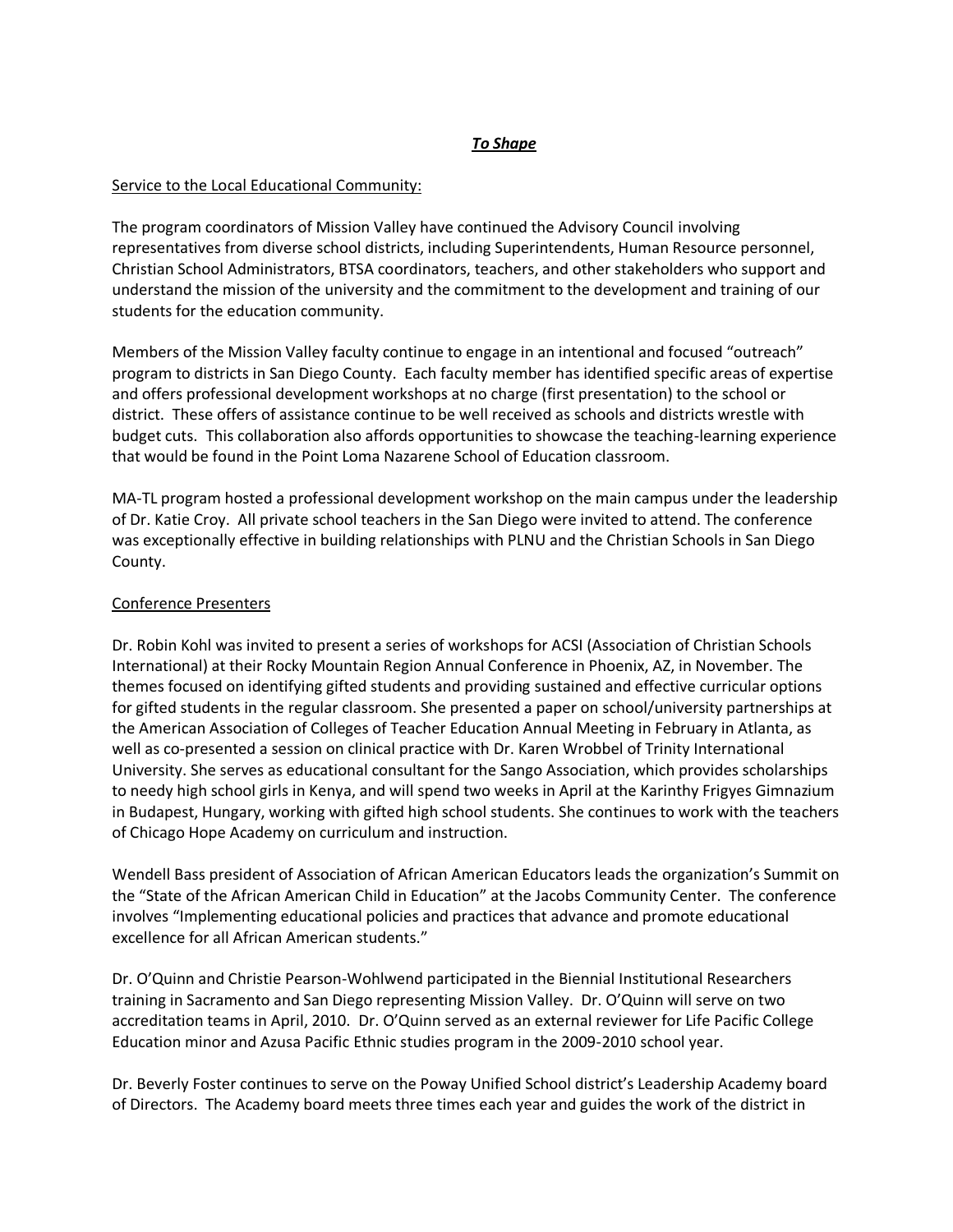preparing new administrators and in professional development for experience administrators. Dr. Foster has served as an evaluator for the Commission on Teacher Credentialing and Educational Testing Services both in Sacramento and New Jersey.

Dr. Conni Campbell and Dr. Katie Croy presented for CCTE on Assessing Candidate Dispositions as well as a conference at ACSI on Using Formative Assessments in the Classroom. They will present a paper on Student Disposition in May, 2010 at Le Tourneau University.

Dr. Andrea Liston, NCATE Coordinator and faculty team continues to provide workshop training for the full faculty and staff as preparations are being made for the 2011-12 visit.

Dr. Shirlee Gibbs and Dr. Andrea Liston worked collaboratively all year with diverse faculty groups through the San Diego County IHE's on the new CTC guidelines for the new standards for Special Education. Both are sought out to provide leadership and support around the districts in San Diego districts.

Dr. Connie Fish is a regional coordinator for two north county Professional Development Councils, math and English, for Cal-PASS (California Partnership for Achieving Student Success.). The councils are made up of teachers from middle school through four year universities who are committed to understanding barriers to successful student transition, developing local solutions, and bringing them to scale across regions and throughout California to achieve success at every level.

# COMP Workshop:

Evaluation data and response to feedback from constituent principals, cooperating teachers, university supervisors and clinical practice candidates, current candidates are taking the Vanderbilt University *classroom Organization and Management Program* during their seminar classes. The candidates and supervisors responses have been positive.

# Participation in Local BTSA Programs:

The Mission Valley Regional Center continues to build partnership agreements with almost twenty local school districts. Outreach into our partnership schools has increased our visibility in the community under the leadership of Dr. Katie Croy. Dr. Croy serves as the IHE representative on the advisory board for the following partnership districts: Chula Vista, North County Consortium, South County Consortium, and Cajon Valley, San Diego Unified. Dr. Croy was joined by Dr. O'Quinn and Christie Pearson Wohlwend during a planning meeting to identify potential collaborative opportunities during an economically challenging time for school districts, new teachers and IHE at San Diego County School District.

# Biennial Conference:

In preparation for the CTC program review, several faculty members from Mission Valley attended a conference at Chapman University for workshop training and development in the tasks and responsibilities that will be required in 2009 with a visit in 2010.

# Adjunct Workshop: